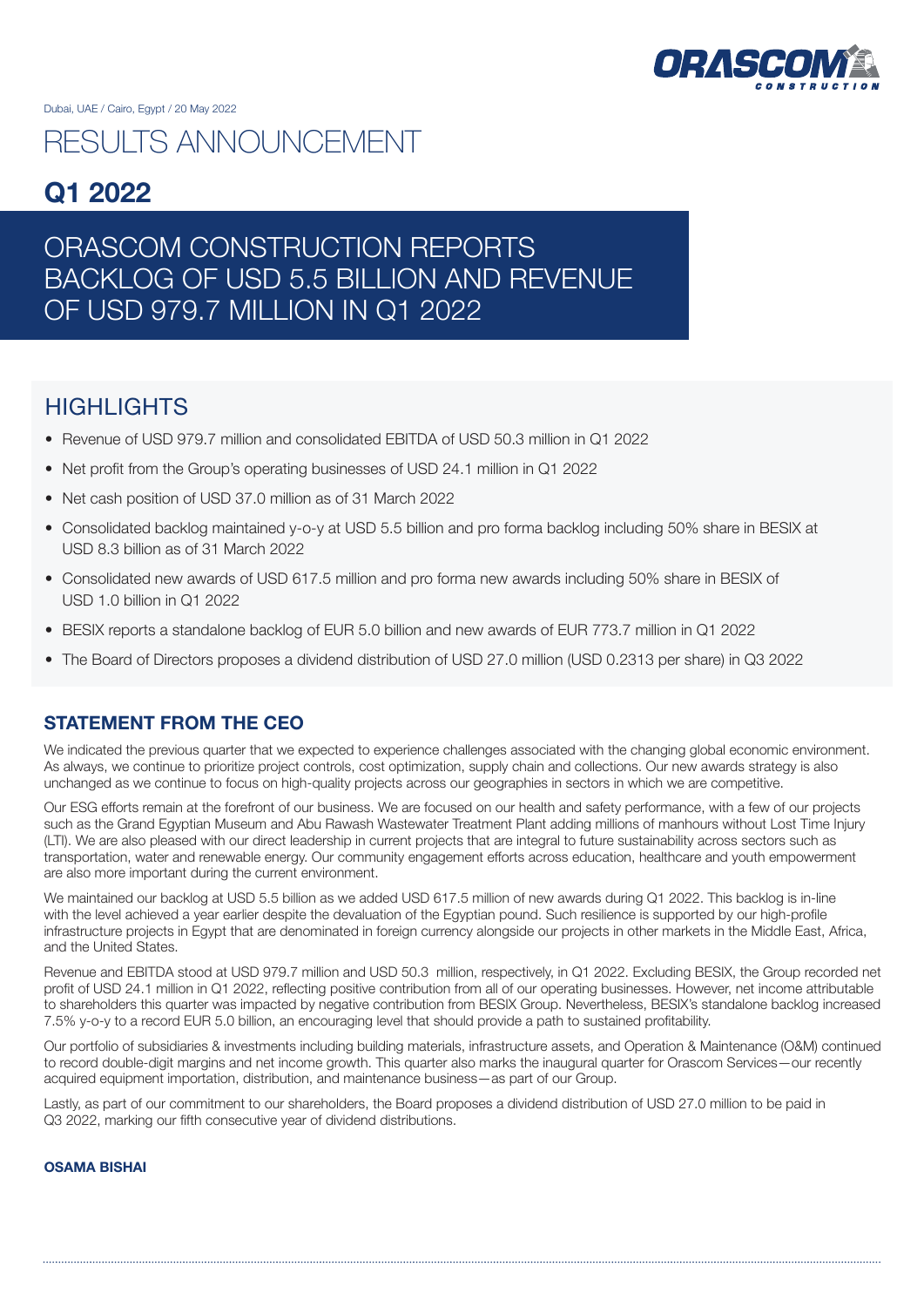

# RESULTS ANNOUNCEMENT Q1 2022

## CONSOLIDATED BACKLOG

| <b>USD million</b>          | Q1 2022 | Q1 2021 | Change     | FY 2021 |
|-----------------------------|---------|---------|------------|---------|
| Equity consolidation        |         |         |            |         |
| <b>Backlog</b>              | 5,522.6 | 5,399.8 | 2.3%       | 6,089.8 |
| New awards                  | 617.5   | 666.4   | $(7.3)\%$  | 3,562.4 |
| Pro forma inc. 50% of BESIX |         |         |            |         |
| <b>Backlog</b>              | 8,309.1 | 8,142.2 | 2.0%       | 8,864.6 |
| New awards                  | 1.046.7 | 1.269.0 | $(17.5)\%$ | 5,610.1 |

Consolidated backlog excluding BESIX increased 2.3% y-o-y to USD 5.5 billion as of 31 March 2022 and consolidated new awards decreased 7.3% y-o-y to USD 617.5 million in Q1 2022.

Including the Group's 50% share in BESIX, pro forma backlog as of 31 March 2022 increased 2.0% y-o-y to USD 8.3 billion and pro forma new awards decreased 17.5% y-o-y to USD 1.0 billion in Q1 2022.

### Middle East and Africa

The Group signed USD 326.2 million of new awards in the Middle East and Africa during Q1 2022.

These new awards were mainly comprised of projects across the transportation and water sectors. The Group is currently playing a leading role in both sectors in the region, as the EPC contractor for several record-setting projects including the largest water treatment plant in the world, the longest monorail project in the world, and Egypt's first high-speed rail system.

### USA

The U.S. subsidiaries signed USD 291.3 million of new awards in Q1 2022, mostly in the commercial, light industrial and data center sectors. These new awards reflect a 3.0x increase y-o-y and result in a doubling y-o-y of the Group's backlog in the U.S. as of 31 March 2022.

### BESIX Group

BESIX's standalone backlog increased 7.5% y-o-y to EUR 5.0 billion as of 31 March 2022 as new awards stood at EUR 773.7 million in Q1 2022.

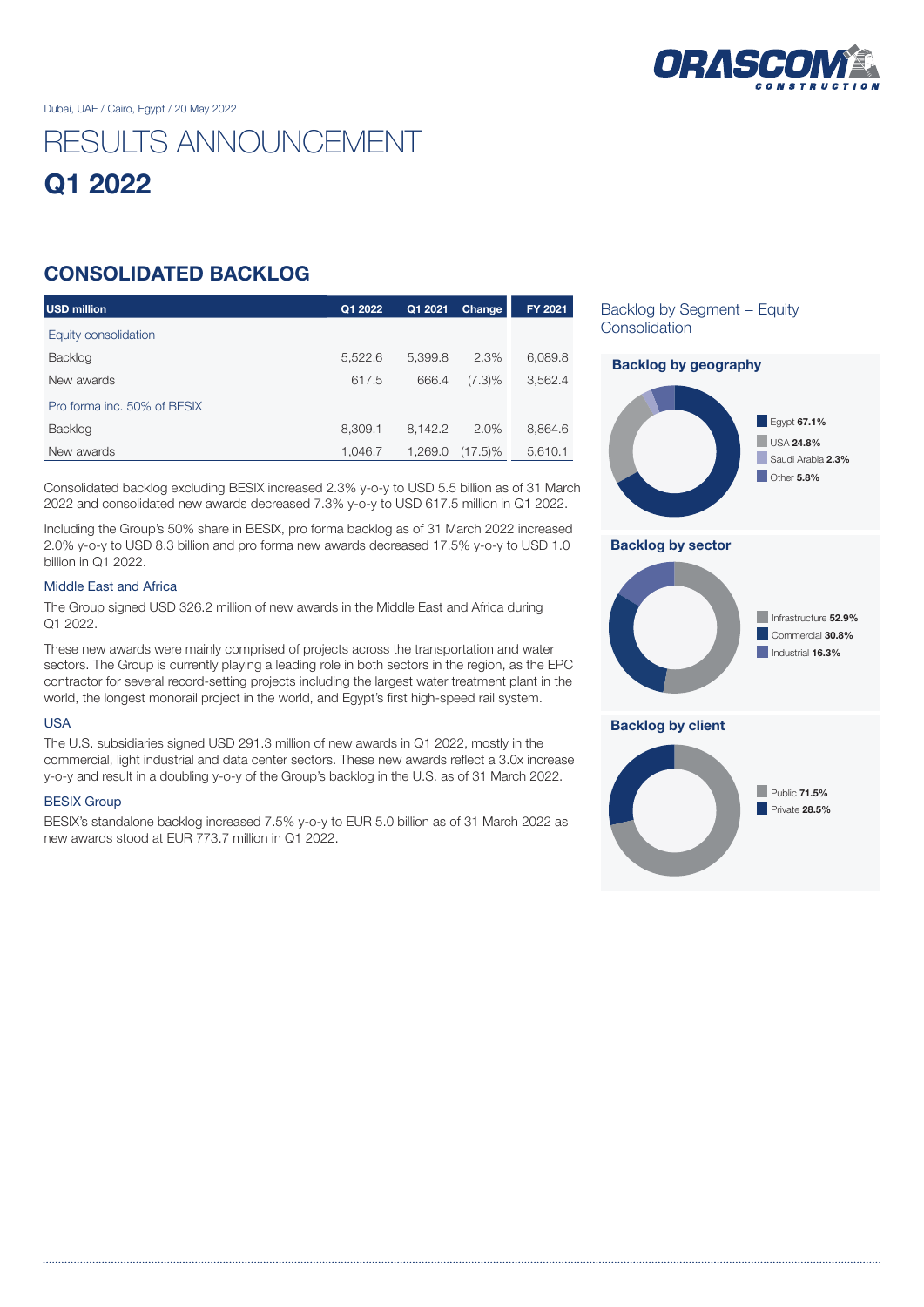

# RESULTS ANNOUNCEMENT Q1 2022

### SUMMARY FINANCIAL RESULTS

Summary Income Statement

| <b>USD</b> million                      | Q1 2022 | Q1 2021 | Change      |
|-----------------------------------------|---------|---------|-------------|
| Revenue                                 | 979.7   | 816.6   | 20.0%       |
| <b>MEA</b>                              | 741.2   | 580.0   | 27.8%       |
| <b>USA</b>                              | 238.5   | 236.6   | 0.8%        |
| <b>EBITDA</b>                           | 50.3    | 51.0    | $(1.4)\%$   |
| <b>MEA</b>                              | 48.4    | 49.2    | (1.6)%      |
| <b>USA</b>                              | 1.9     | 1.8     | 5.6%        |
| <b>EBITDA</b> margin                    | 5.1%    | 6.2%    |             |
| MEA margin                              | 6.5%    | 8.5%    |             |
| USA margin                              | 0.8%    | 0.8%    |             |
| Net income attributable to shareholders | 13.1    | 23.9    | $(45.1)\%$  |
| <b>MEA</b>                              | 22.3    | 24.9    | $(10.4)\%$  |
| <b>USA</b>                              | 1.8     | 0.4     | 357.5%      |
| <b>BESIX</b>                            | (11.0)  | (1.4)   | $(685.7)\%$ |
| Net income margin                       | 1.3%    | 2.9%    |             |
| MEA margin                              | 3.0%    | 4.3%    |             |
| USA margin                              | 0.8%    | 0.2%    |             |

### Net Debt (cash)

| <b>USD million</b>           | 31 Mar 22 31 Dec 21 |         | Change     |
|------------------------------|---------------------|---------|------------|
| Cash and cash<br>equivalents | 419.3               | 505.7   | $(17.1)\%$ |
| Total debt                   | 382.3               | 64.1    | 496.4%     |
| Total equity                 | 662.6               | 688.6   | $(3.8)\%$  |
| Net debt (cash)              | (37.0)              | (441.6) |            |

Consolidated revenue increased 20.0% y-o-y to USD 979.7 million in Q1 2022. The MEA operations comprised 76% of total revenue while the U.S. operations accounted for the balance.

Consolidated EBITDA decreased 1.4% y-o-y to USD 50.3 million in Q1 2022. EBITDA margin in the MEA operations stood at 6.5% while the U.S. operations remained profitable as established in FY 2020.

Including the Group's 50% share in BESIX, pro forma EBITDA decreased 16.4% y-o-y to USD 48.3 million in Q1 2022. BESIX reported net income contribution of negative USD 11.0 million in Q1 2022 compared to negative USD 1.4 million in Q1 2021.

Net income attributable to shareholders decreased 45.1% y-o-y to USD 13.1 million million in Q1 2022 mainly due to BESIX's results despite positive contribution from all of

the Group's operating businesses. Excluding contribution from BESIX, the Group reported net income attributable to shareholders of USD 24.1 million in Q1 2022.

The Group maintained its net cash position at USD 37.0 million as of 31 March 2022 compared to net cash positions of USD 140.2 million as of 31 March 2021 and USD 441.6 million as of 31 December 2021. Total equity declined 3.8% q-o-q to and was stable y-o-y at USD 662.6 million as of 31 March 2022 given the devaluation of the Egyptian pound.

#### Investments and Building Materials

The Group's investments and subsidiaries in building materials, infrastructure assets, operation and maintenance (O&M), and equipment services continue to contribute sustainably to the Group's consolidated performance. Contribution from this segment to the Group's net income more than doubled y-o-y to USD 11.0 million in Q1 2022.

The Group's current subsidiaries include steel fabrication, curtain walling, construction chemicals, facility management, wastewater treatment, and wind energy. Q1 2022 also marks the first quarter for Orascom Services the recently acquired equipment importation, distribution, and maintenance business—as part of the Group.

### Health and Safety

Orascom Construction maintained its safety record in Q1 2022. The Lost Time Injury (LTI) rate in the Middle East and Africa stood at 0.02 with man-hours of 59 million, and in USA stood at 0.00 with man-hours of 639 thousand.

The Group's noteworthy health and safety achievements in Q1 2022 included over 50 million man-hours without LTI at the new Opera and Arts & Culture City in Egypt, over 30 million man-hours without LTI at the Grand Egyptian Museum, and over 20 million man-hours without LTI at Abu Rawash Wastewater Treatment Plant in Egypt, while the U.S. team was recognized by regional associations in Omaha and Iowa for their commitment to safety.

#### Dividend

The Board of Directors proposes a dividend to shareholders of USD 27.0 million (USD 0.2313 per share) to be paid in Q3 2022. This marks the fifth consecutive year of dividend distributions and the first of two expected installments.

In-line with regulatory requirements, shareholders will be asked to confirm the dividend distribution at an Extraordinary General Meeting to be held in Q3 2022.